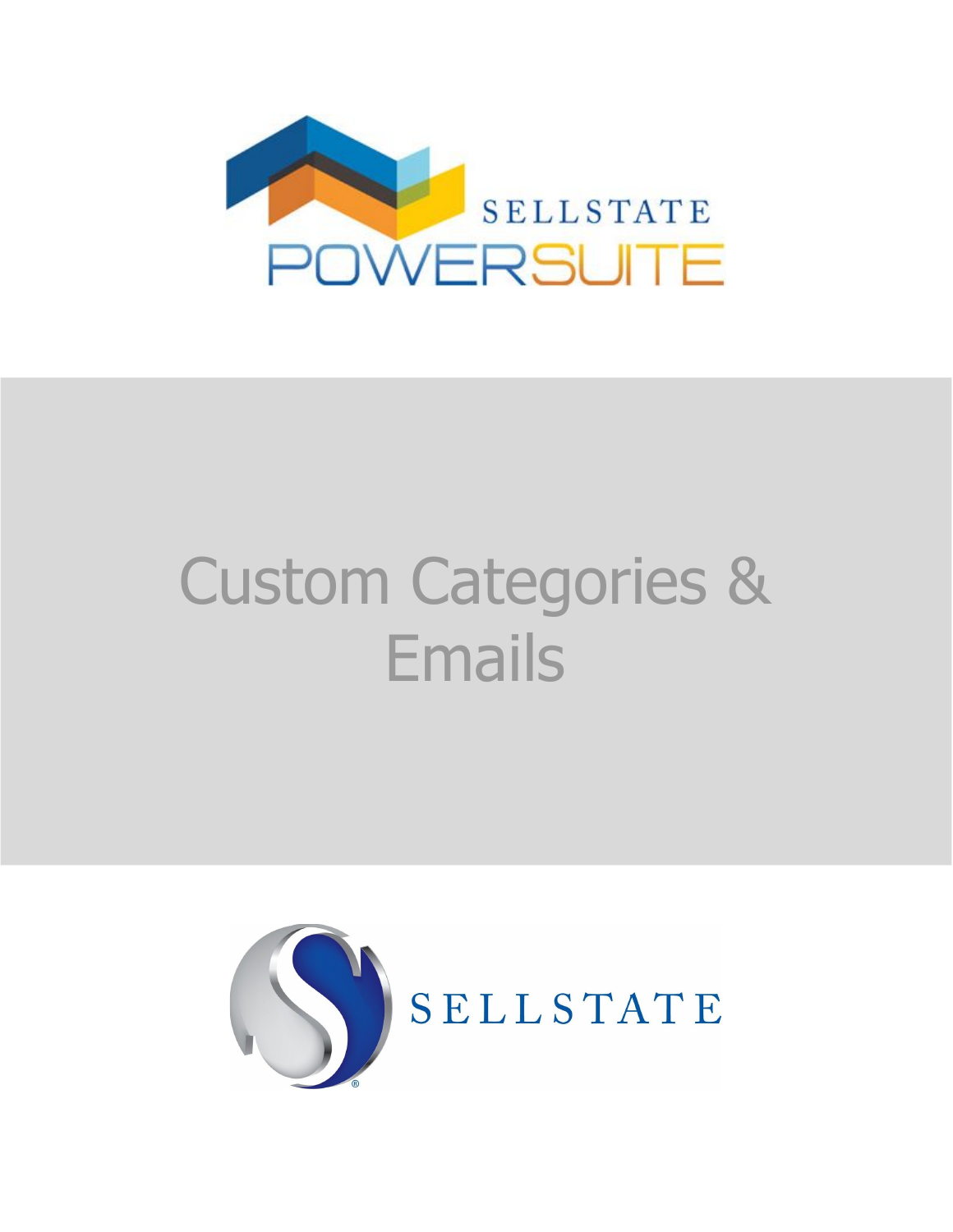When you have hundreds of contacts that you send regular correspondence to, for example a monthly newsletter or an open house invitation, with Homes Connect you have the option of easy contact access using our custom category application.

 $\_$  ,  $\_$  ,  $\_$  ,  $\_$  ,  $\_$  ,  $\_$  ,  $\_$  ,  $\_$  ,  $\_$  ,  $\_$  ,  $\_$  ,  $\_$  ,  $\_$  ,  $\_$  ,  $\_$  ,  $\_$  ,  $\_$  ,  $\_$  ,  $\_$  ,  $\_$  ,  $\_$  ,  $\_$  ,  $\_$  ,  $\_$  ,  $\_$  ,  $\_$  ,  $\_$  ,  $\_$  ,  $\_$  ,  $\_$  ,  $\_$  ,  $\_$  ,  $\_$  ,  $\_$  ,  $\_$  ,  $\_$  ,  $\_$  ,

To setup the Custom Categories, please see Article: **Create Your Own Custom Contact Categories** and do this for all of the contacts that you would like to save for future emailing purposes.

When you would like to send emails to these clients choose the email template that you would like to send to your clients and then hit Select Recipients. That will open a new window with all of your contacts.

## **Send Email**

\_

#### **Send Options**

| Send Message From:     |                            | Send Message To: Select Recipients |  |
|------------------------|----------------------------|------------------------------------|--|
| emailaddress@gmail.com | <b>Albert Construction</b> |                                    |  |
| <b>BCC</b> Sender      |                            |                                    |  |



\_

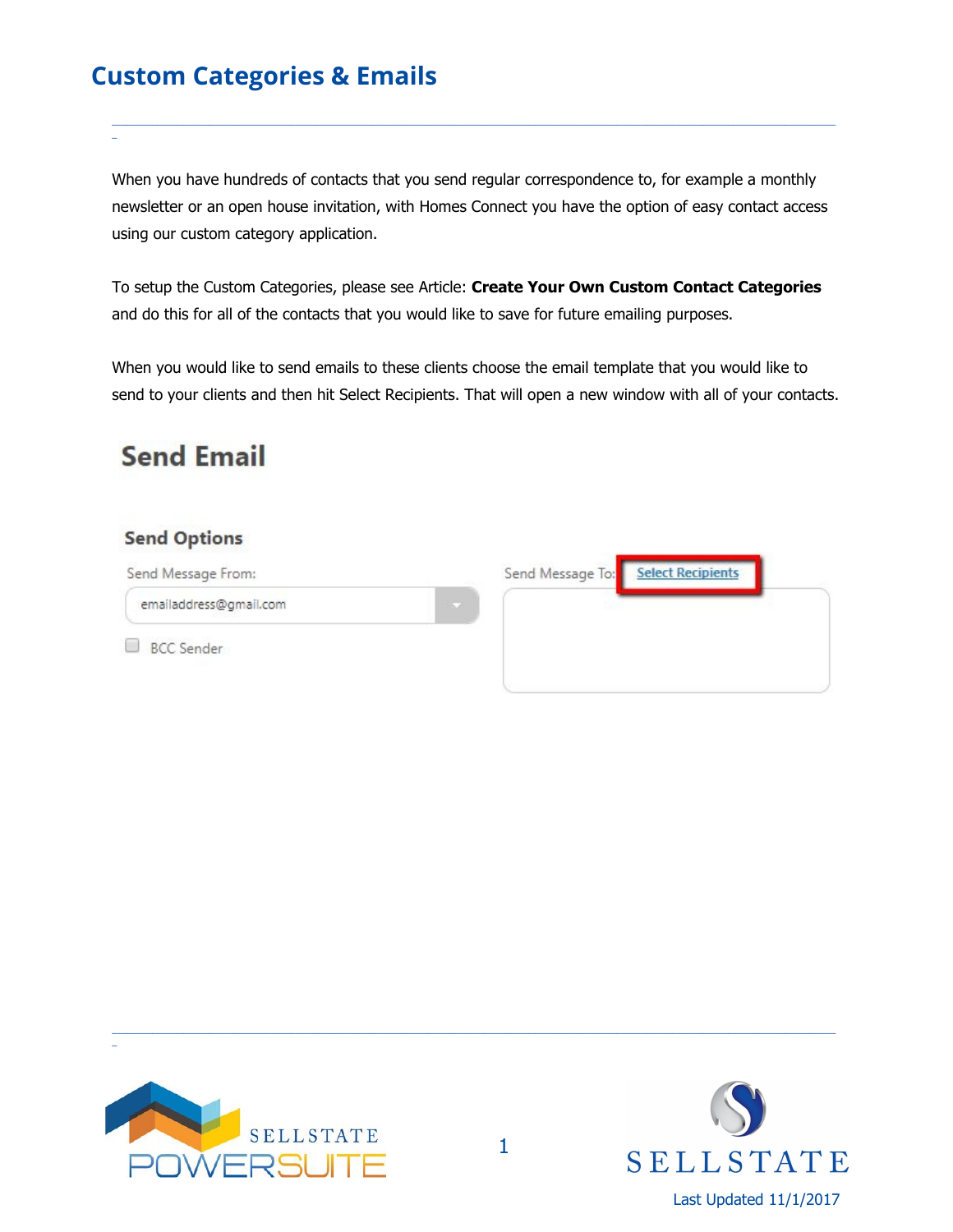\_

This window has the option of searching your contacts and here is where labeling your contacts with categories comes in handy! Use the dropdown to select your new category.

 $\_$  ,  $\_$  ,  $\_$  ,  $\_$  ,  $\_$  ,  $\_$  ,  $\_$  ,  $\_$  ,  $\_$  ,  $\_$  ,  $\_$  ,  $\_$  ,  $\_$  ,  $\_$  ,  $\_$  ,  $\_$  ,  $\_$  ,  $\_$  ,  $\_$  ,  $\_$  ,  $\_$  ,  $\_$  ,  $\_$  ,  $\_$  ,  $\_$  ,  $\_$  ,  $\_$  ,  $\_$  ,  $\_$  ,  $\_$  ,  $\_$  ,  $\_$  ,  $\_$  ,  $\_$  ,  $\_$  ,  $\_$  ,  $\_$  ,



\_

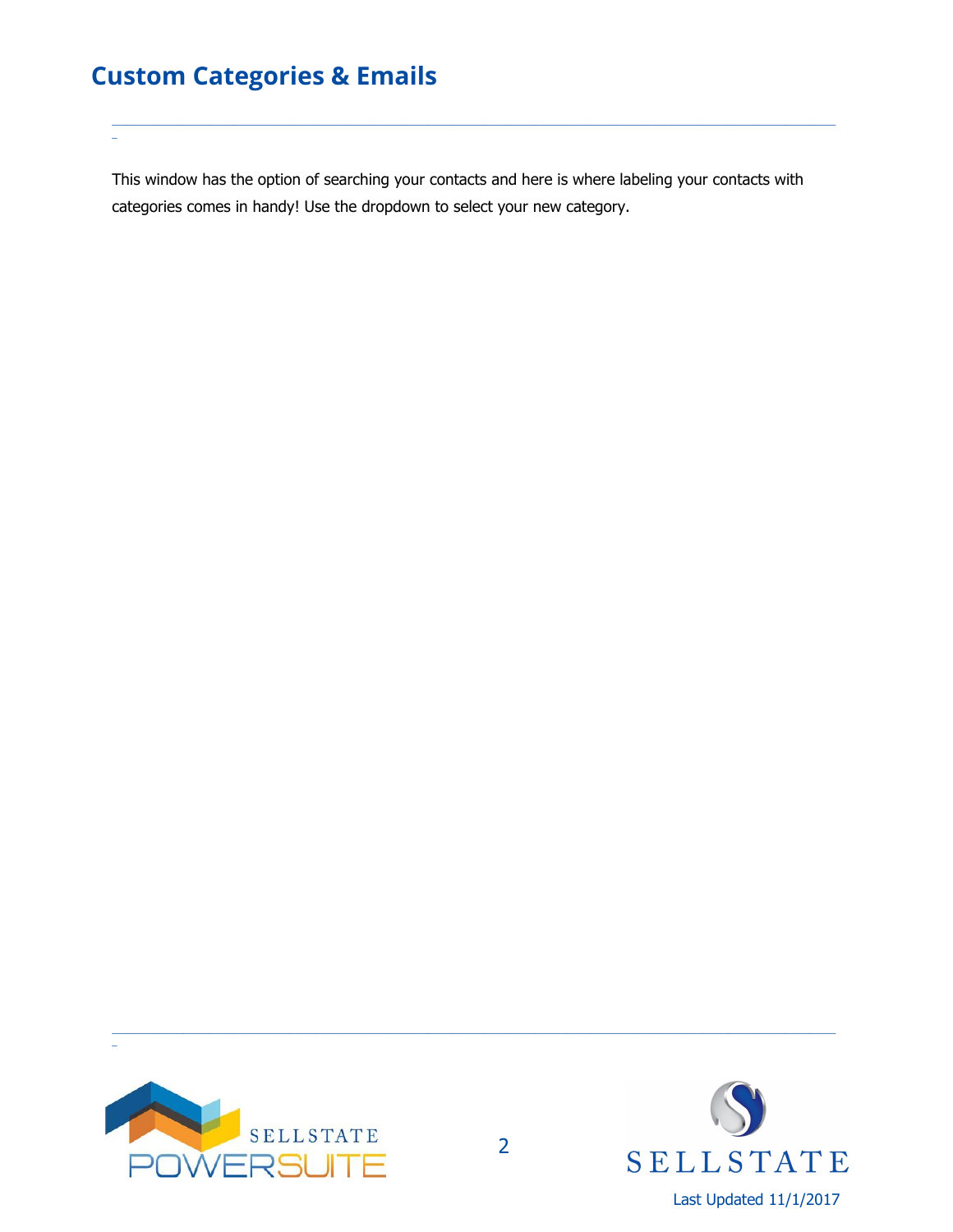**Search Contacts** 

| Last Name             | <b>First Name</b>    |
|-----------------------|----------------------|
| Category              | Email                |
| All Categories        | name@domain.com      |
| <b>All Categories</b> |                      |
| Attorney              | <b>Search</b>        |
| <b>Broker/Realtor</b> |                      |
| Buyer                 |                      |
|                       | First Name Last Name |

#### **Insert New Contact**

| Name* |               | Email*        |     |
|-------|---------------|---------------|-----|
| Phone |               | Company       |     |
|       | <b>Cancel</b> | <b>Select</b> | Add |



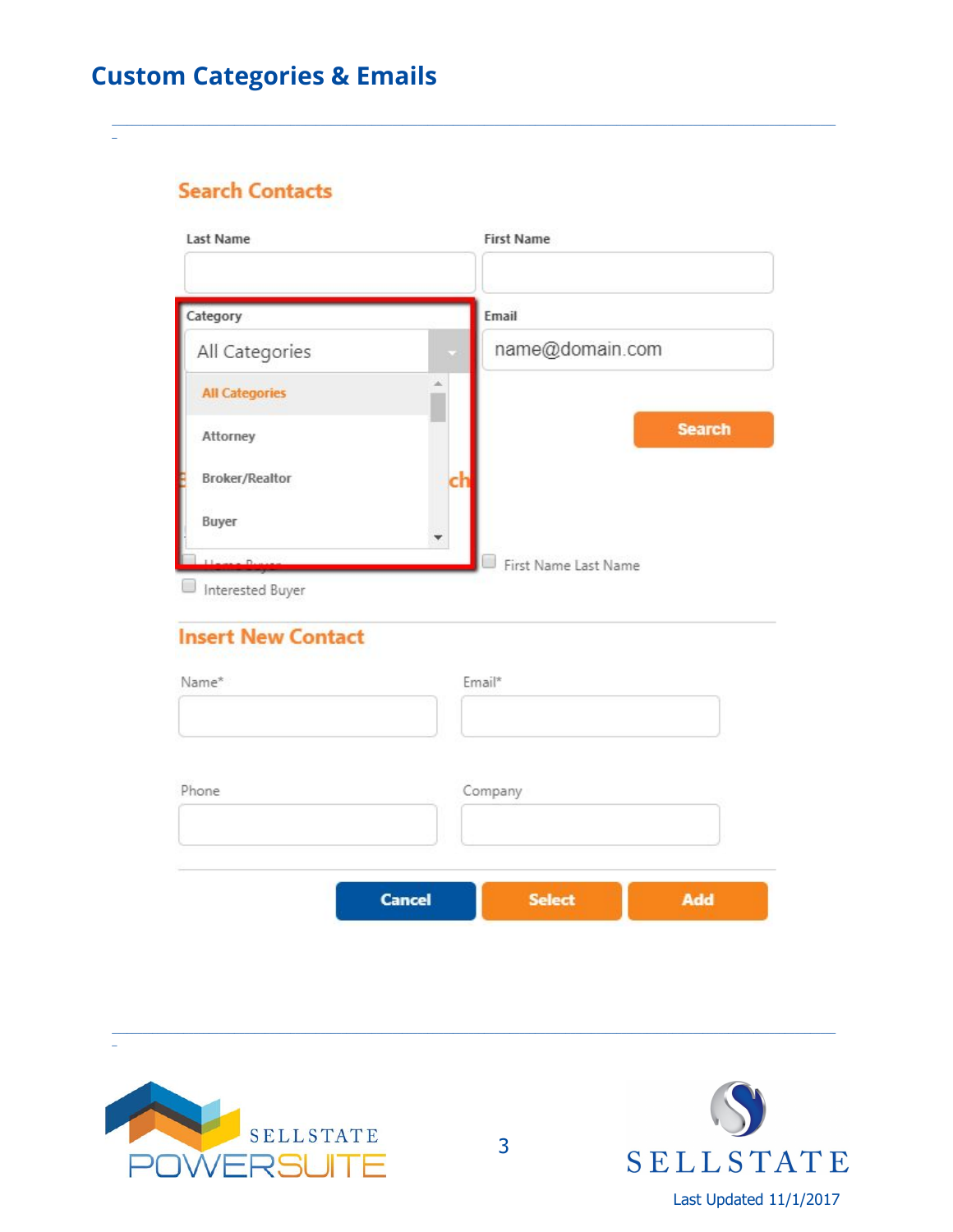\_

Once the Category is selected and you have hit Search, you should see all of the contacts that you have assigned and can then Select All, or select the ones from this downsized list that you want to send your email to.

 $\_$  ,  $\_$  ,  $\_$  ,  $\_$  ,  $\_$  ,  $\_$  ,  $\_$  ,  $\_$  ,  $\_$  ,  $\_$  ,  $\_$  ,  $\_$  ,  $\_$  ,  $\_$  ,  $\_$  ,  $\_$  ,  $\_$  ,  $\_$  ,  $\_$  ,  $\_$  ,  $\_$  ,  $\_$  ,  $\_$  ,  $\_$  ,  $\_$  ,  $\_$  ,  $\_$  ,  $\_$  ,  $\_$  ,  $\_$  ,  $\_$  ,  $\_$  ,  $\_$  ,  $\_$  ,  $\_$  ,  $\_$  ,  $\_$  ,



\_

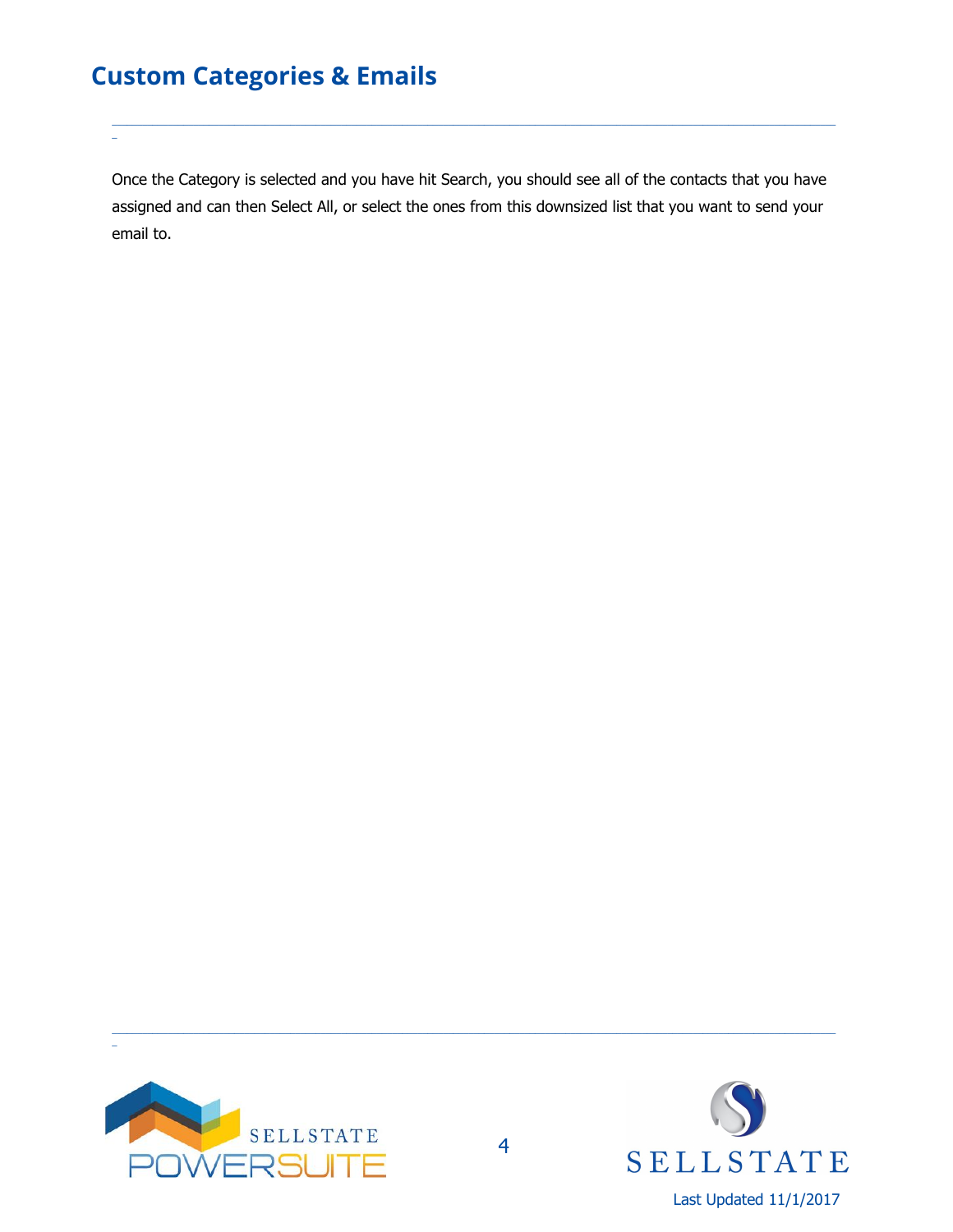**Search Contacts** 

| <b>Last Name</b>             | <b>First Name</b>                     |
|------------------------------|---------------------------------------|
| Category                     | Email                                 |
| Buyer                        | name@domain.com                       |
|                              |                                       |
|                              | <b>Search</b>                         |
| 2 Contacts Match Your Search |                                       |
| Unselect All Select All      |                                       |
| Home Buyer                   | Interested Buyer                      |
| <b>Insert New Contact</b>    |                                       |
| Name*                        | Email*                                |
|                              |                                       |
|                              |                                       |
| Phone                        | Company                               |
|                              |                                       |
|                              | <b>Cancel</b><br><b>Select</b><br>Add |
|                              |                                       |